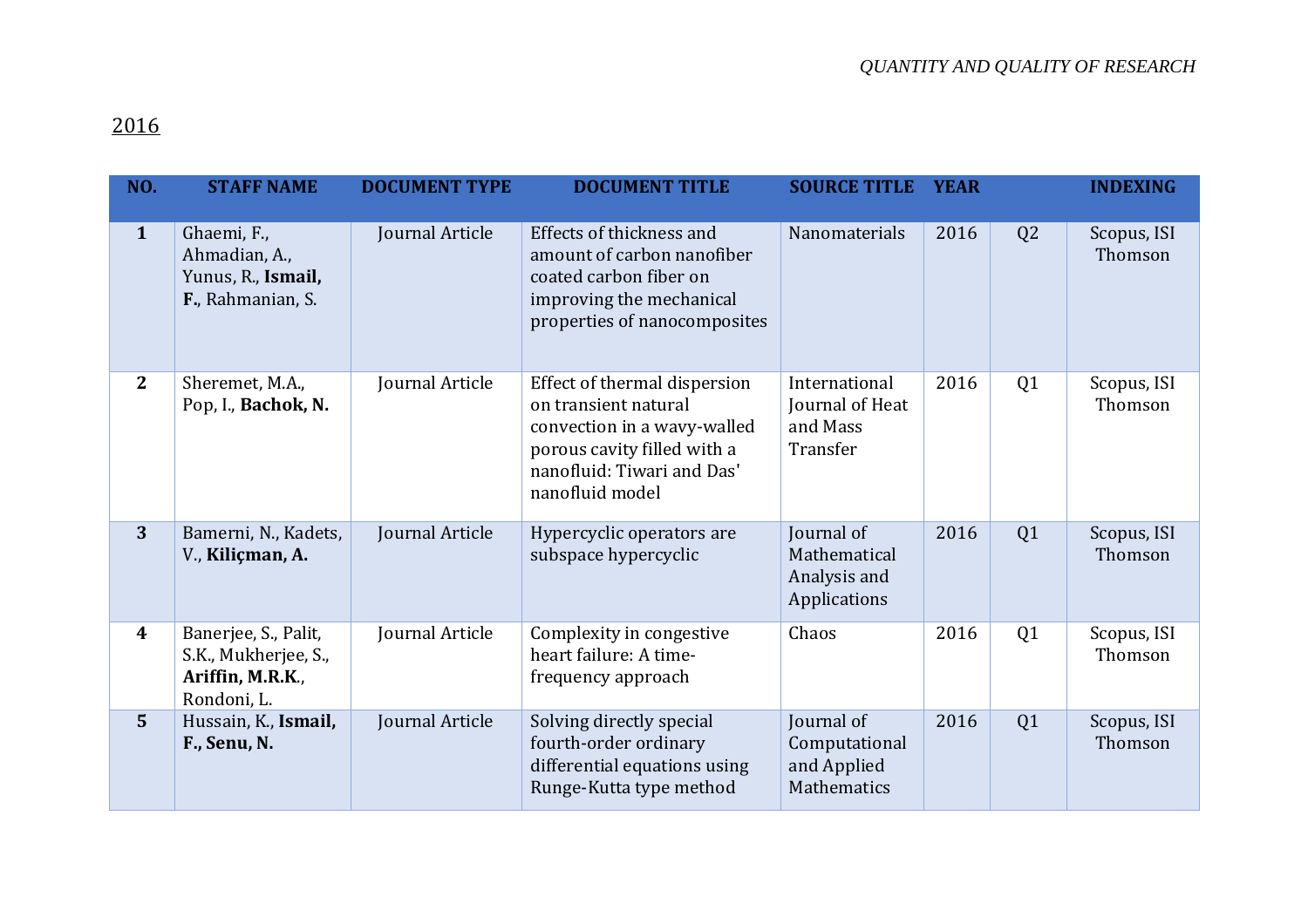| 6              | Das, K.Ch.,<br>Mohammed, M.A.,<br>Gutman, I., Atan,<br><b>K.A.</b>                                     | Journal Article | Comparison between atom-<br>bond connectivity indices of<br>graphs                                                                                    | Match                                       | 2016 | Q <sub>1</sub> | Scopus, ISI<br>Thomson |
|----------------|--------------------------------------------------------------------------------------------------------|-----------------|-------------------------------------------------------------------------------------------------------------------------------------------------------|---------------------------------------------|------|----------------|------------------------|
| $\overline{7}$ | Ghanbari, S.,<br>Othman, M., Abu<br>Bakar, M.R., Leong,<br><b>W.J.</b>                                 | Journal Article | Multi-objective method for<br>divisible load scheduling in<br>multi-level tree network                                                                | Future<br>Generation<br>Computer<br>Systems | 2016 | Q1             | Scopus, ISI<br>Thomson |
| 8              | Faton Merovci,<br>Mundher Abdullah<br>Khaleel, Noor<br>Akma Ibrahim,<br>and Mahendran<br><b>Shitan</b> | Journal Article | The Beta Burr Type X<br>Distribution Properties with<br>Application                                                                                   | SpringerPlus                                | 2016 | Q <sub>2</sub> | Scopus, ISI<br>Thomson |
| 9              | Abdulnaby, Z.E.,<br>Ibrahim, R.W.,<br>Kılıçman, A.                                                     | Journal Article | Some properties for integro-<br>differential operator defined<br>by a fractional formal                                                               | SpringerPlus                                | 2016 | Q2             | Scopus                 |
| 10             | Maheri, M., Arifin,<br>N.M.                                                                            | Journal Article | Synchronization of two<br>different fractional-order<br>chaotic systems with<br>unknown parameters using a<br>robust adaptive nonlinear<br>controller | Nonlinear<br>Dynamics                       | 2016 | Q <sub>1</sub> | Scopus, ISI<br>Thomson |
| 11             | Shokrollahi, F.,<br>Kılıçman, A.                                                                       | Journal Article | The valuation of currency<br>options by fractional<br><b>Brownian motion</b>                                                                          | SpringerPlus                                | 2016 | Q2             | Scopus, ISI<br>Thomson |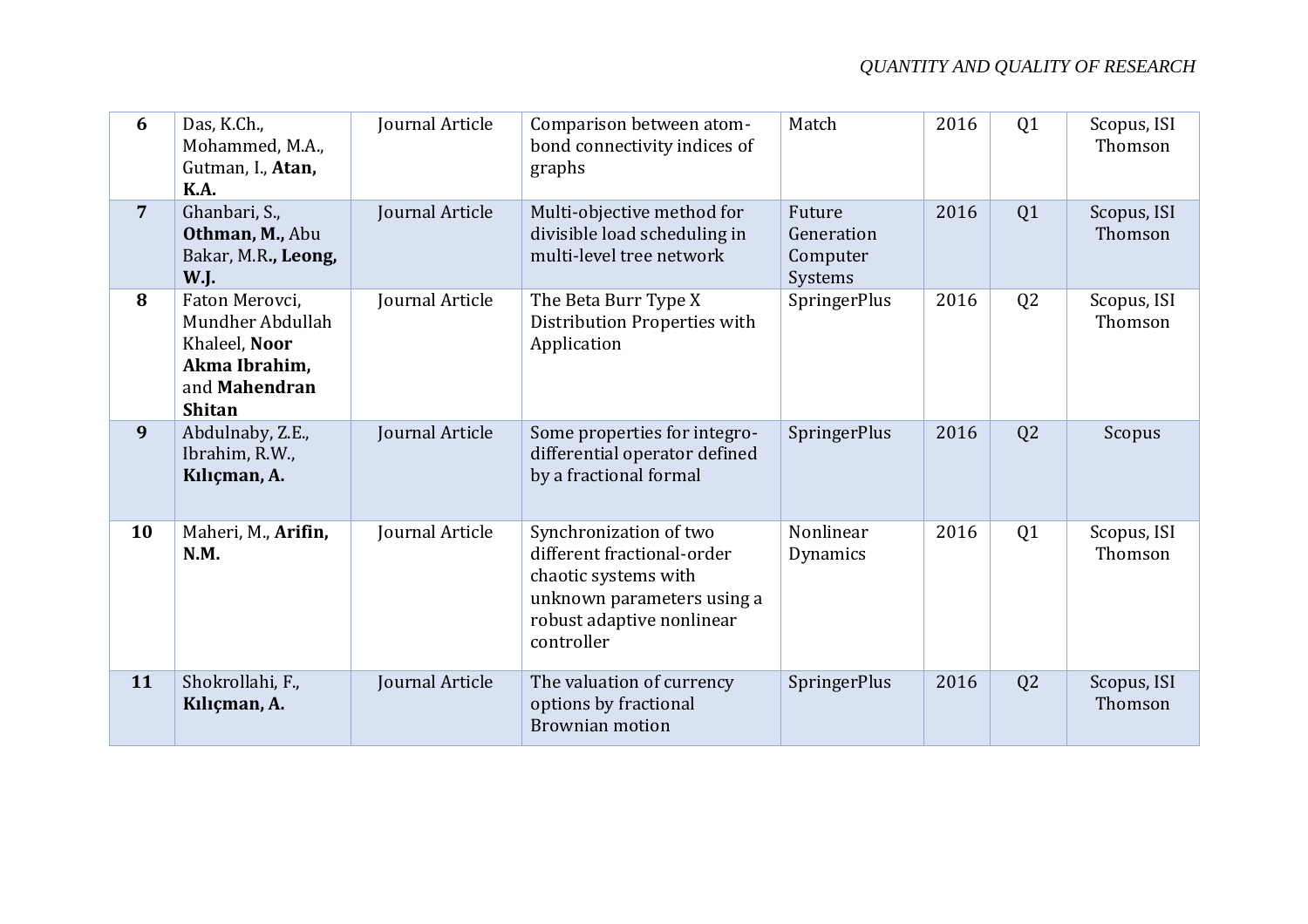| 12 | Eshkuvatov, Z.K.,<br>Zulkarnain, F.S.,<br>Nik Long, N.M.A.,<br>Muminov, Z. | Journal Article        | Modified homotopy<br>perturbation method for<br>solving hypersingular integral<br>equations of the first kind | SpringerPlus                                          | 2016 | Q2             | Scopus, ISI<br>Thomson |
|----|----------------------------------------------------------------------------|------------------------|---------------------------------------------------------------------------------------------------------------|-------------------------------------------------------|------|----------------|------------------------|
| 13 | Naha, R.K.,<br>Othman, M.                                                  | Journal Article        | Cost-aware service brokering<br>and performance sentient<br>load balancing algorithms in<br>the cloud         | Journal of<br>Network and<br>Computer<br>Applications | 2016 | Q1             | Scopus, ISI<br>Thomson |
| 14 | Djauhari, M.A.,<br>Sagadavan, R., Li,<br>L.S.                              | Journal Article        | Monitoring multivariate<br>process variability when sub-<br>group size is small                               | Quality<br>Engineering                                | 2016 | Q2             | Scopus, ISI<br>Thomson |
| 15 | Akhter, N.,<br>Othman, M.                                                  | Journal Article        | Energy aware resource<br>allocation of cloud data<br>center: review and open<br>issues                        | Cluster<br>Computing                                  | 2016 | Q2             | Scopus, ISI<br>Thomson |
| 16 | He, S., Sun, K.,<br>Banerjee, S.                                           | Journal Article        | Dynamical properties and<br>complexity in fractional-order<br>diffusionless Lorenz system                     | European<br>Physical<br>Journal Plus                  | 2016 | Q2             | Scopus, ISI<br>Thomson |
| 17 | Moudi, M., Othman,<br>M., Lun, K.Y.,<br>Rahiman, A.R.A.                    | <b>Journal Article</b> | x-Folded TM: An efficient<br>topology for interconnection<br>networks                                         | Journal of<br>Network and<br>Computer<br>Applications | 2016 | Q1             | Scopus, ISI<br>Thomson |
| 18 | Guezane-Lakoud,<br>A., Khaldi, R.,<br>Kılıçman, A.                         | Journal Article        | Solvability of a boundary<br>value problem at resonance                                                       | SpringerPlus                                          | 2016 | Q <sub>2</sub> | Scopus, ISI<br>Thomson |